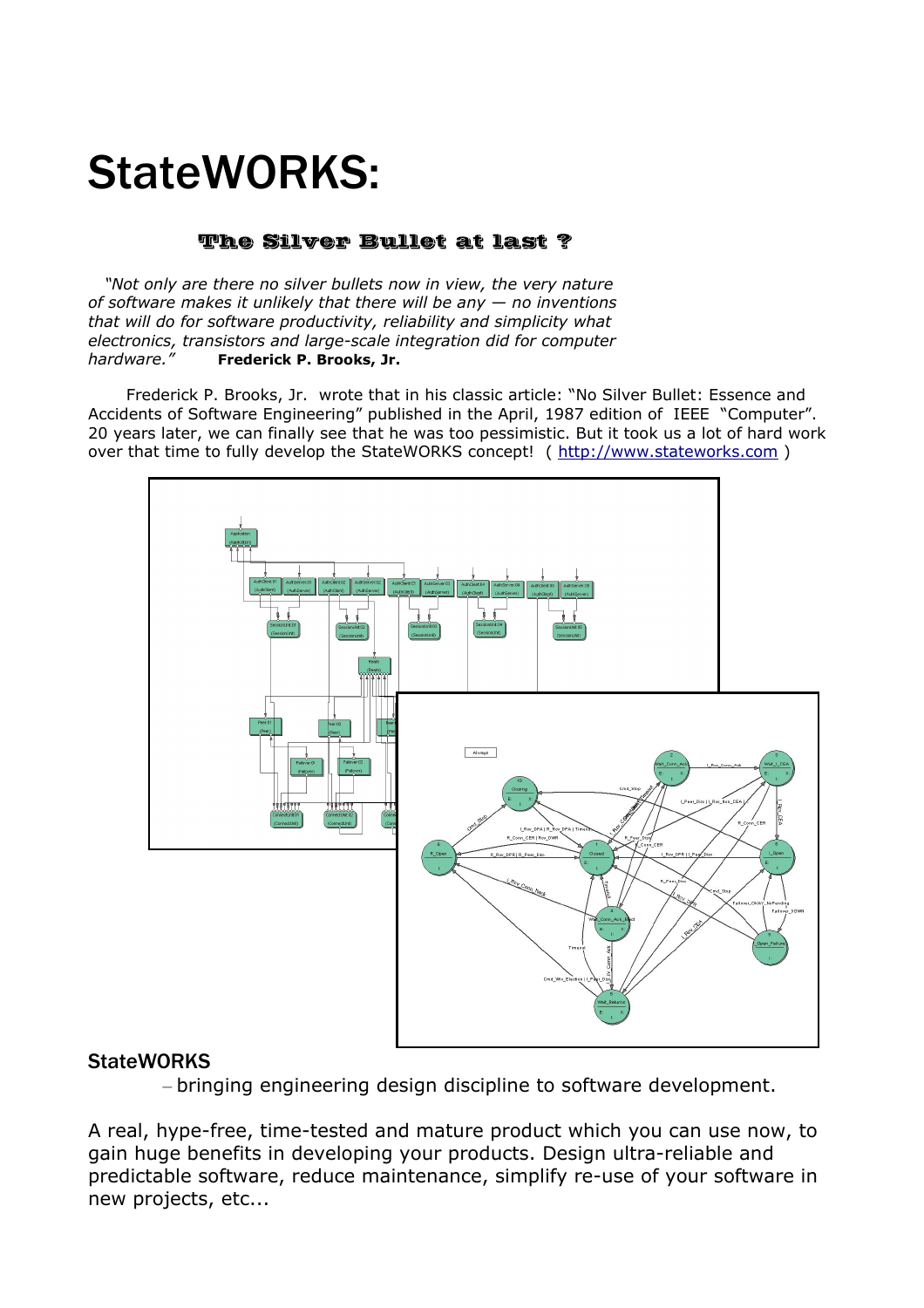# StateWORKS: The Silver Bullet at last ?

Finally the answer to the big question – how can top-quality software for big projects (such as embedded or telecommunication applications) be produced reliably and on time? Such software systems are "reactive".

The software needs to work well when first installed, unlike desktop applications: it can not rely on thousands of users finding bugs. The answer is to just use two development steps:

- specify it
- $-$  run it.

This is what StateWORKS does. Using time-tested, proven and theoretically-sound finite state machine concepts, the implementer completely specifies behavior, in detail but at a high level, without assuming it will be coded. He creates a model, of unlimited complexity for the total system, but using small state machines; each with a well-defined task; each one easily designed and understood. The development system (I.D.E.) provides varied features for testing at the design stage. Then, the model is just loaded into the system, and is run. Perhaps a few hours of tuning will be needed, but nothing like the weeks of "testing" common in these areas. And of course we think that software can not wear out in use, so why should it need a huge "maintenance" effort?

Our basic rule is – never write complex code. Don't try to automate it, either, but avoid the problem altogether.

StateWORKS provides a method for handling complexity: very complex projects can be made simple to deal with, using our unique tools for handling "Systems of State Machines".

# And the Gun?

Of course, the bullet needs a gun if it to be effective! So, a StateWORKS project will probably need some code, somewhere.

StateWORKS imposes a strict partition between data handling and control flow. But the control flow, through "actions" of the various finite state machines, is in charge of the data handling routines, which have to be written with normal tools such as C++ development systems. The same applies to input-output functions, for which we provide a very full Class Library.

The essential point is that very complex projects fail because it is impossible for the designers to cope with behaviour in all possible situations – not just the "sunny day scenario" represented by common "use cases" but in situations of multiple errors. Big systems can **never** be tested so completely as to ensure coverage of all possibilities.

The "skeleton" which StateWORKS provides for a project deals with the behaviour - where systems can often fail due to unexpected inputs - and also with the supervision of all the data-handling routines. Those can always be made reliable through careful development and testing, in the classical way. Behaviour can not!

### StateWORKS Removes Risk! Hit that target first time and every time!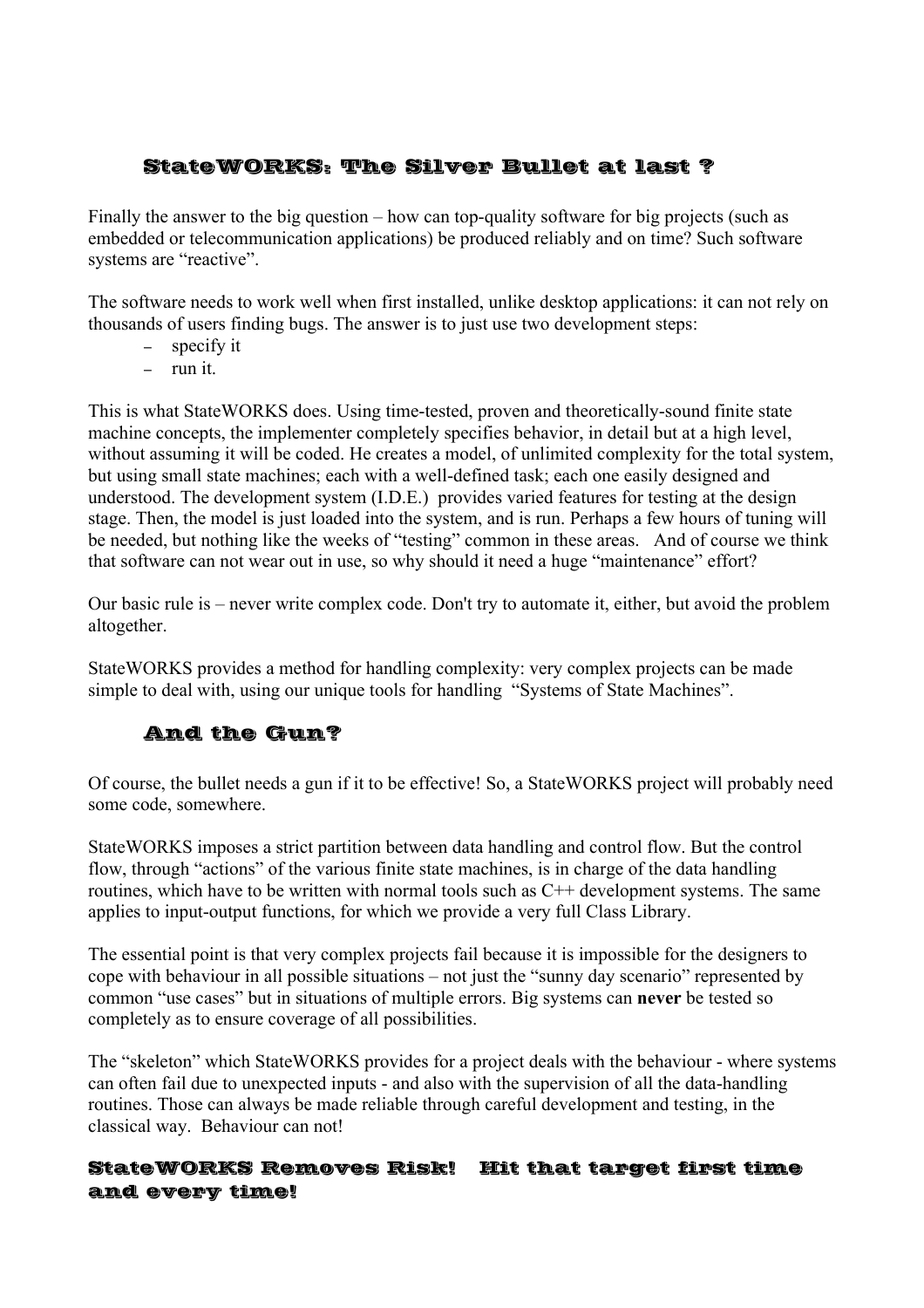# Four essential features of StateWORKS

- 1. StateWORKS is a method for creating high-quality software through models. Software behaviour is expressed as finite state machines: never very complicated individually, but with many of them working together to make a system. A strict partitioning strategy between control flow and data handling is employed, where the control flow supervises completely the data flow.
- 2. The StateWORKS design process is in fact a tool for exploring the requirements, so as to express them in such fine detail as to cause software to be generated without further human coding. Our multi-mode editors permit full complexity to be easily managed.
- 3. StateWORKS can deal effectively with very large and very complex systems, by using large numbers of state machines in a well-governed hierarchical structure: 50 or more state machines in a single processor is not unusual. So complexity is managed, and nearly all bugs eliminated in the design process: not left to a "testing and commissioning" phase or for "maintenance'.
- 4. StateWORKS has been around for several years, has been applied to a wide variety of projects, and is very reliable indeed.

**StateWORKS uniquely brings, to software engineering design, practices as sound as those used to engineer hardware, bridges or airplanes , creating a true "Software Engineering" method for the first time.**

# How to Obtain StateWORKS

To learn about StateWORKS features in detail, there are two possible paths: buy our book or study our web site. A limited-power development system: StateWORKS Studio LE, may be downloaded from our web site free of charge, and can only be used for one month. Purchase of the book entitles the user to remove the time limit. This version can be used to study all the examples discussed in the book, or accessible on the web site, but designing with it is limited to single finite state machines. Since programming a single finite state machine is very easy, with hand coding or using tools from various suppliers, the LE version is mainly useful as a teaching tool, to show how to apply our concepts.

The huge power of the StateWORKS approach is only apparent for large-scale real-life projects, typically employing 10 to 100 finite state machines in a system. For these we can supply, either the Basic system which is limited to designs having up to 300 objects, or the Pro version which has no such limit. We can also arrange training courses and seminars.

- Book: "Modeling Software with Finite State Machines: a Practical Approach"- F. Wagner et al., Auerbach Publications, May 2006. ISBN 0-8493-8086-3
- Web Site: [http://www.stateworks.com](http://www.stateworks.com/)
- Inquiries:  $sw\text{-}info@stateworks.com$